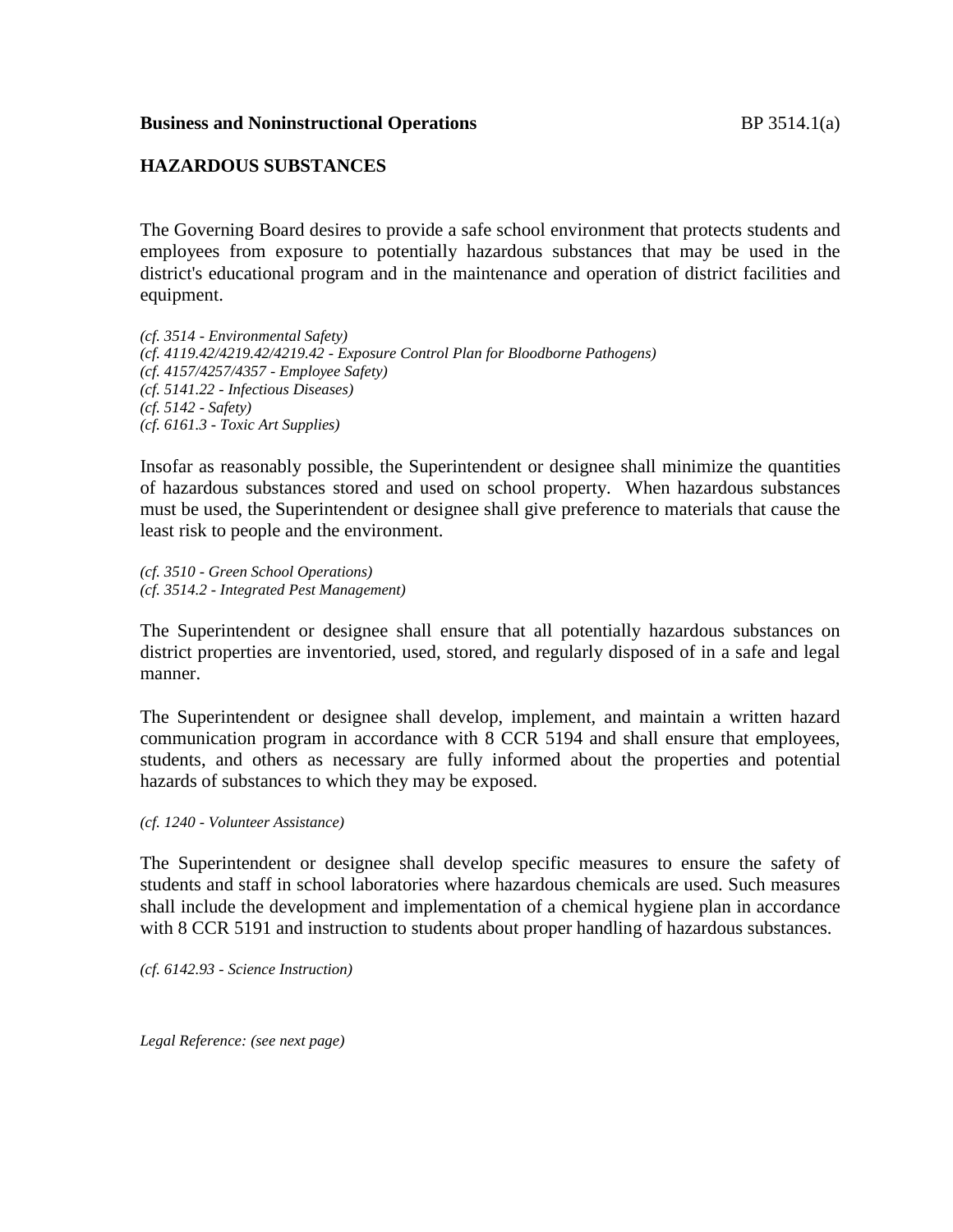*Legal Reference:*

*EDUCATION CODE 49340-49341 Hazardous substances education 49401.5 Legislative intent; consultation services 49411 Chemical listing; compounds used in school programs; determination of shelf life; disposal FOOD AND AGRICULTURAL CODE 12981 Regulations re pesticides and worker safety HEALTH AND SAFETY CODE 25163 Transportation of hazardous wastes; registration; exemptions; inspection 25500-25520 Hazardous materials release response plans; inventory LABOR CODE 6360-6363 Hazardous Substances Information and Training Act 6380-6386 List of hazardous substances CODE OF REGULATIONS, TITLE 8 339 List of hazardous substances 3203 Illness and injury prevention program 3204 Records of employee exposure to toxic or harmful substances 5139-5230 Control of hazardous substances, especially 5154.1-5154.2 Ventilation 5161 Definitions 5162 Emergency eyewash and shower equipment 5163 Control of spills 5164 Storage of hazardous substances 5191 Occupational exposure to hazardous chemicals in laboratories; chemical hygiene plan 5194 Hazard communication CODE OF REGULATIONS, TITLE 22 67450.40-67450.49 School hazardous waste collection, consolidation, and accumulation facilities*

*Management Resources:*

*CALIFORNIA DEPARTMENT OF EDUCATION PUBLICATIONS Science Safety Handbook for California Public Schools, 2012 WEB SITES CSBA: http://www.csba.org California Department of Education: http://cde.ca.gov Department of Industrial Relations, Cal/OSHA: http://www.dir.ca.gov/dosh*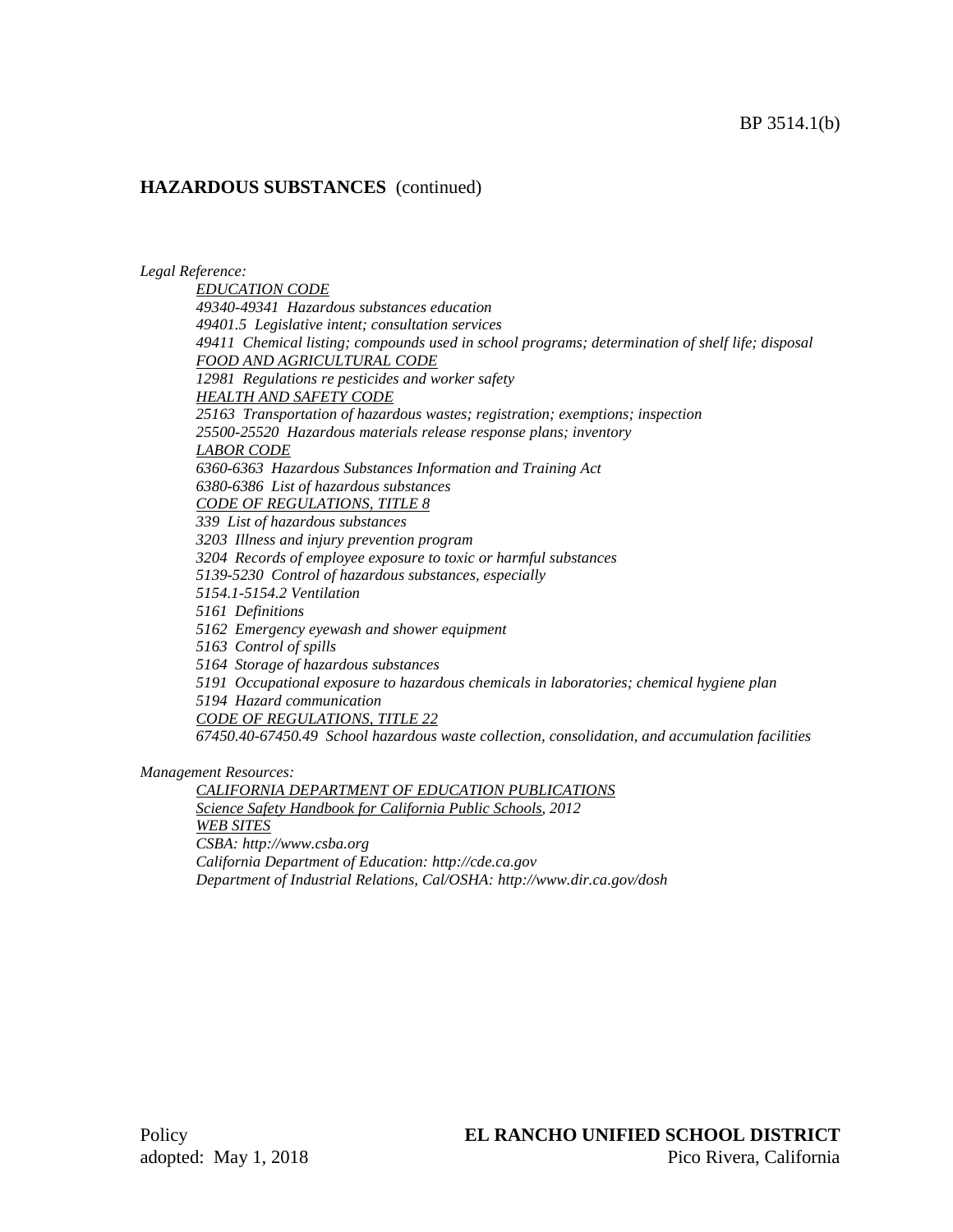# **HAZARDOUS SUBSTANCES**

**Cautionary Notice:** Government Code 17581.5 relieves districts from the obligation to perform specified mandated activities when the Budget Act does not provide reimbursement during that fiscal year. The Budget Act of 2016 (SB 826, Ch. 23, Statutes of 2016) extends the suspension of these requirements through the 2016-17 fiscal year. As a result, certain provisions of the following administrative regulation related to the removal of chemicals may be suspended.

*Hazardous substance* means a substance, material, or mixture which is likely to cause illness or injury by reason of being explosive, flammable, poisonous, corrosive, oxidizing, an irritant, or otherwise harmful. Hazardous substances, as identified by the Department of Industrial Relations, are listed in 8 CCR 339. (8 CCR 339, 5161)

#### **Storage and Disposal of Chemicals**

The Superintendent or designee shall adopt measures to ensure that hazardous substances on any district property are stored and disposed of properly in accordance with law. Such measures shall include, but are not limited to, the following: (8 CCR 5164)

- 1. Substances which react violently or evolve toxic vapors or gases when mixed, or which in combination become toxic, flammable, explosive, or otherwise hazardous, shall be separated from each other in storage by distance, partitions, secondary containment, or otherwise so as to preclude accidental contact between them.
- 2. Hazardous substances shall be stored in containers which are chemically inert to and appropriate for the type and quantity of the hazardous substance.
- 3. Containers of hazardous substances shall not be stored in such locations or manner as to result in physical damage to or deterioration of the container or where they are exposed to heat sufficient to rupture the container or to cause leakage.
- 4. Containers used to package a substance which gives off toxic, poisonous, corrosive, asphyxiant, suffocant, or anesthetic fumes, gases, or vapors in hazardous amounts, excluding small quantities of such materials kept in closed containers or materials kept in tank cars or trucks, shall not be stored in locations where it could be reasonably anticipated that persons would be exposed.

#### *(cf. 3514 - Environmental Safety)*

The Superintendent or designee shall regularly remove and dispose of all chemicals whose estimated shelf life has elapsed. (Education Code 49411)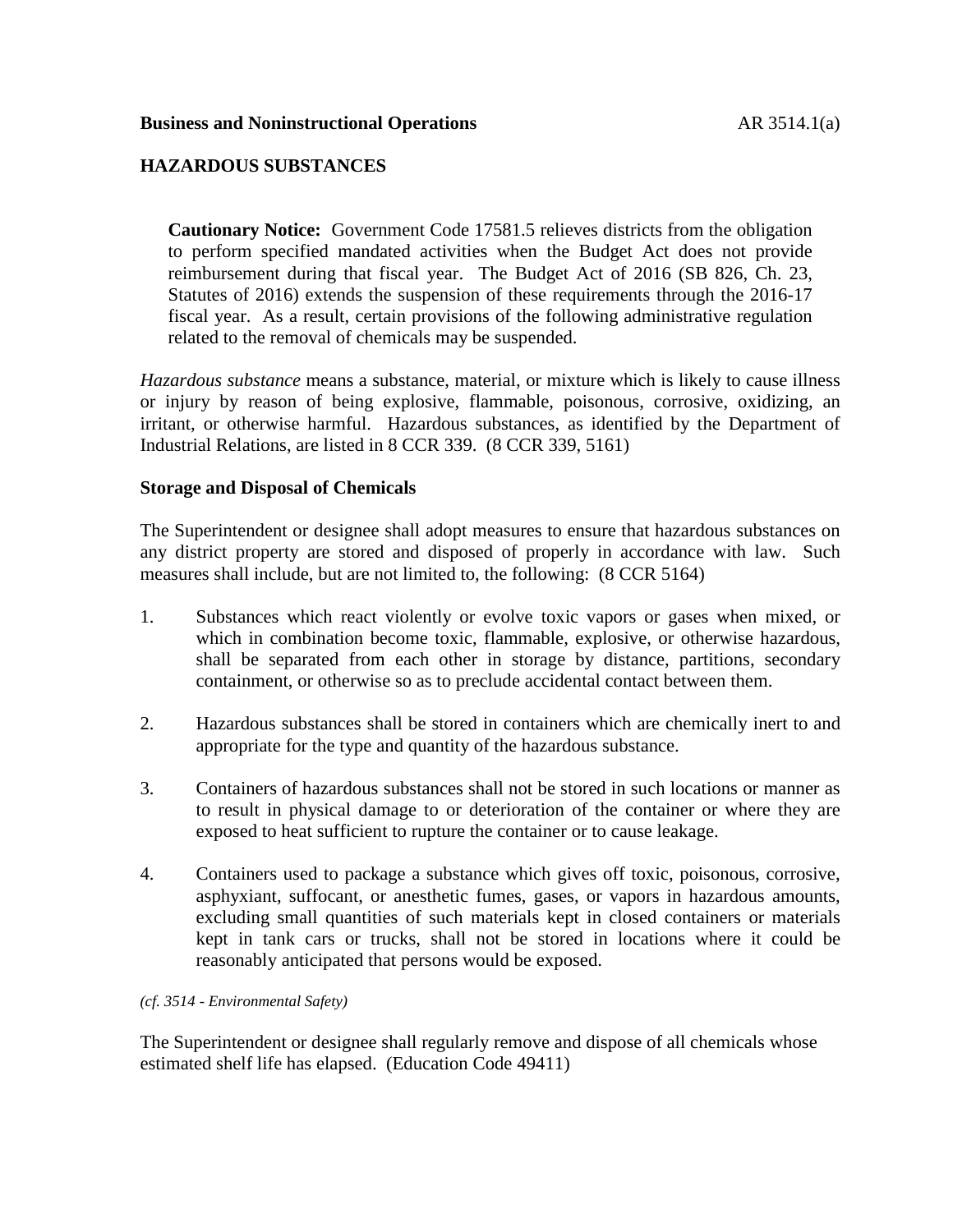#### **Hazard Communication Program**

The district's written hazard communication program shall include at least the components listed below and shall be available upon request to all employees and their designated representatives. The program shall apply to any hazardous substance which is known to be present in the workplace in such a manner that employees may be exposed under normal conditions of use or in a reasonably foreseeable emergency resulting from workplace operations. (8 CCR 5194)

#### 1. Container Labeling

No container of hazardous substance, unless exempted by law, shall be accepted by the district or any district school unless labeled, tagged, or marked by the supplier with the identity of the hazardous substance, hazard warning statements, and the name and address of the chemical manufacturer or importer. No label on an incoming container shall be removed or intentionally defaced unless the container is immediately marked with the required information.

Whenever hazardous substances are transferred from their original containers to other containers, the secondary containers shall likewise be labeled with the identity and hazard warning statement, unless the substances are intended only for the immediate use of the employee who performs the transfer.

2. Safety Data Sheets

Upon receiving a hazardous substance or mixture, the Superintendent or designee shall ensure that the manufacturer or importer has furnished a safety data sheet (SDS) as required by law. If the SDS is missing or obviously incomplete, the Superintendent or designee shall, within seven working days of noting the missing or incomplete information, request a new SDS from the manufacturer or importer. If a response is not received within 25 working days, the Superintendent or designee shall send a copy of the district's written inquiry to the California Occupational Safety and Health Division (Cal/OSHA). (8 CCR 5194)

The Superintendent or designee shall maintain the required SDS for each hazardous substance in the workplace and shall ensure that it is readily accessible to employees in their work area during working hours. The SDS may be maintained in paper copy, electronically, or through other means, provided that employees have immediate access and understand how to use the alternative system.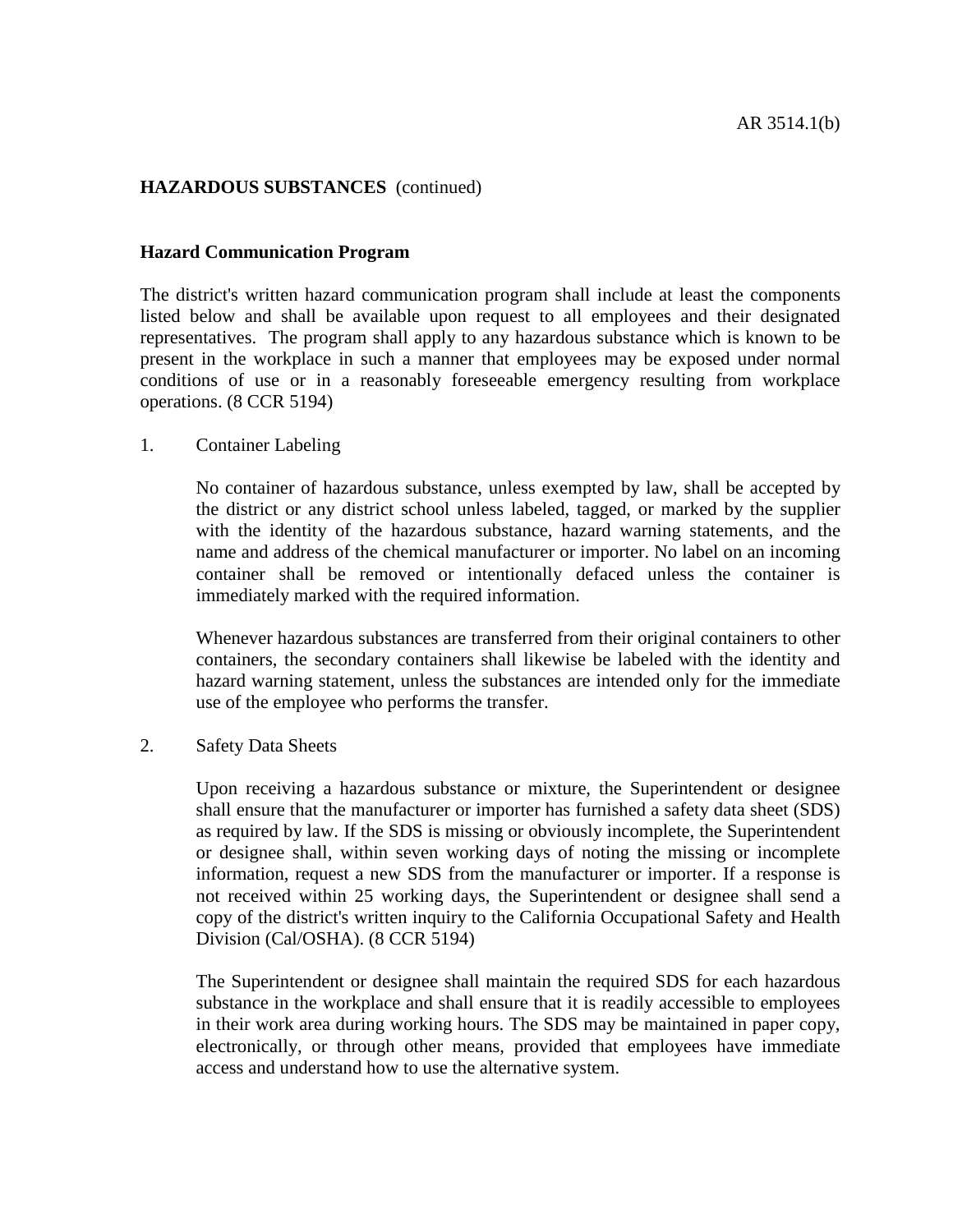### 3. Employee Information and Training

Employees shall receive information and training on hazardous substances in their work area at the time of their initial assignment and whenever a new hazard is introduced into their work area. The information and training shall include, but are not limited to, the following topics: (8 CCR 5194)

- a. The requirements of 8 CCR 5194, including employee rights described therein
- b. The location and availability of the district's written hazard communication program, including the list of hazardous materials and all SDS
- c. Any operations in the work area where hazardous substances are present
- d. The physical and health effects of the hazardous substances in the work area
- e. Methods and observations that may be used to detect the presence or release of hazardous substances in the work area
- f. Measures that employees can take to protect themselves from exposure to hazardous substances, including specific procedures the district has implemented to protect employees, such as appropriate work practices, emergency procedures, and personal protective equipment to be used
- g. How to read and use the labels and SDS

*(cf. 4112.9/4212.9/4312.9 - Employee Notifications) (cf. 4131 - Staff Development) (cf. 4231 - Staff Development) (cf. 4331 - Staff Development)*

4. List of Hazardous Substances

The written hazard communication program shall include a list of the hazardous substances known to be present in the workplace as a whole or for individual work areas. (8 CCR 5194)

5. Hazardous Nonroutine Tasks

When employees are required to perform hazardous nonroutine tasks or to work on unlabeled pipes that contain hazards, they shall first receive information about the specific hazards to which they may be exposed during this activity and the protective/safety measures which must be used, such as ventilation, respirators, other personal protective equipment, and/or the presence of another employee. They shall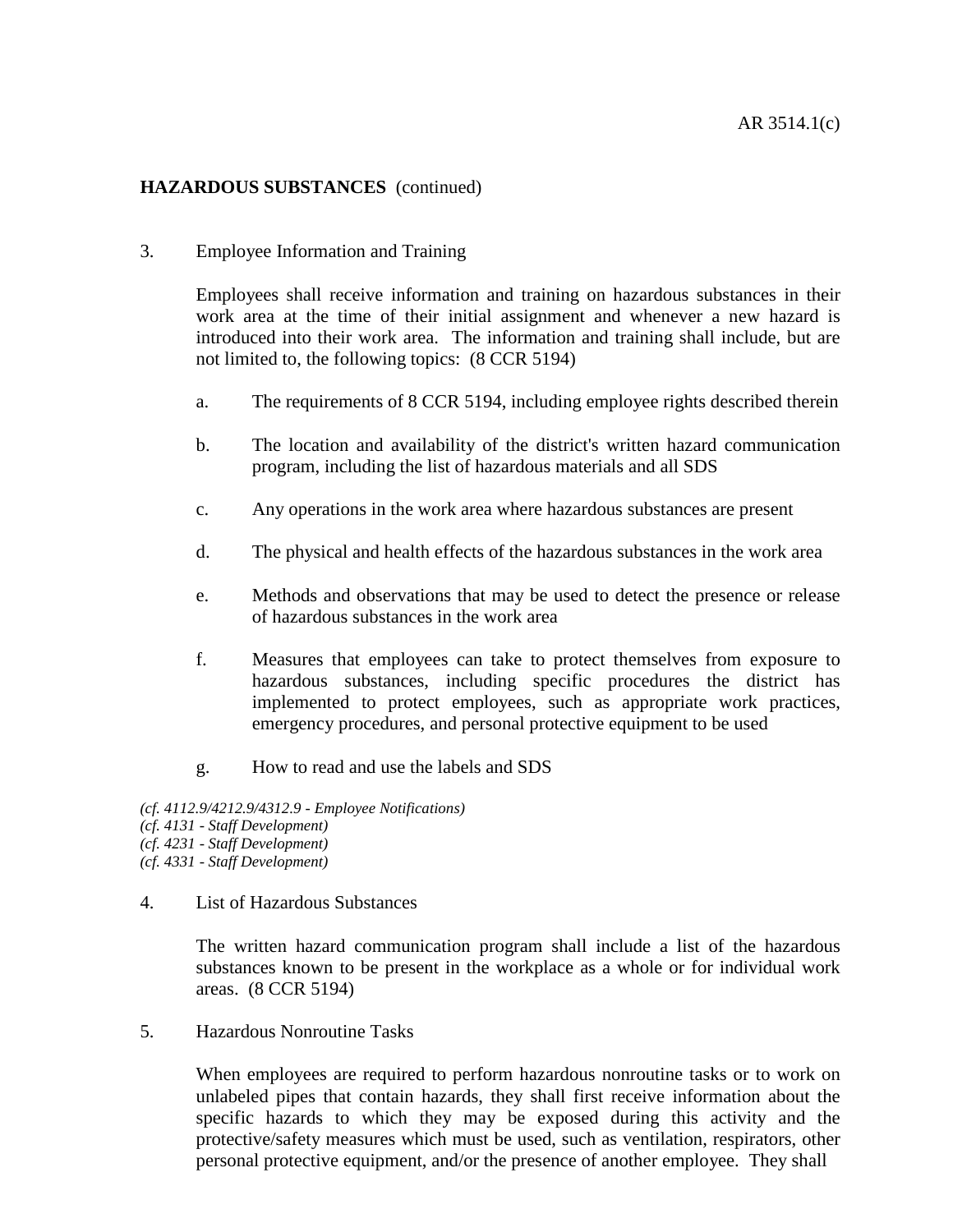also receive information about emergency procedures to follow if accidentally exposed to the hazardous substance.

6. Information to Contractors

To ensure that outside contractors and their employees work safely in district facilities, the Superintendent or designee shall inform contractors of hazardous substances which are present on the site and precautions that they may take to lessen the possibility of exposure. It shall be the contractor's responsibility to disseminate this information to his/her employees and subcontractors.

#### **Chemical Hygiene Plan**

The district's chemical hygiene plan shall address exposure to hazardous chemicals in school laboratories and shall include the following components: (8 CCR 5191)

- 1. Standard operating procedures relevant to safety and health considerations to be followed when laboratory work involves the use of hazardous chemicals
- 2. Criteria that the district will use to determine and implement control measures to reduce exposure to hazardous chemicals, including engineering controls, the use of personal protective equipment, and hygiene practices
- 3. A requirement that protective equipment comply with state regulations and that specific measures be taken to ensure proper and adequate performance of such equipment
- 4. Provision of specified information at the time of an employee's initial assignment to a work area where hazardous chemicals are present and prior to assignments involving new exposure situations
- 5. Provision of specified employee training in accordance with the schedule determined by the Superintendent or designee
- 6. The circumstances under which a particular laboratory operation, procedure, or activity shall require prior approval of the Superintendent or designee before implementation
- 7. Provisions for medical consultations and examinations whenever there is evidence, as specified, that the employee may have been exposed to a hazardous chemical